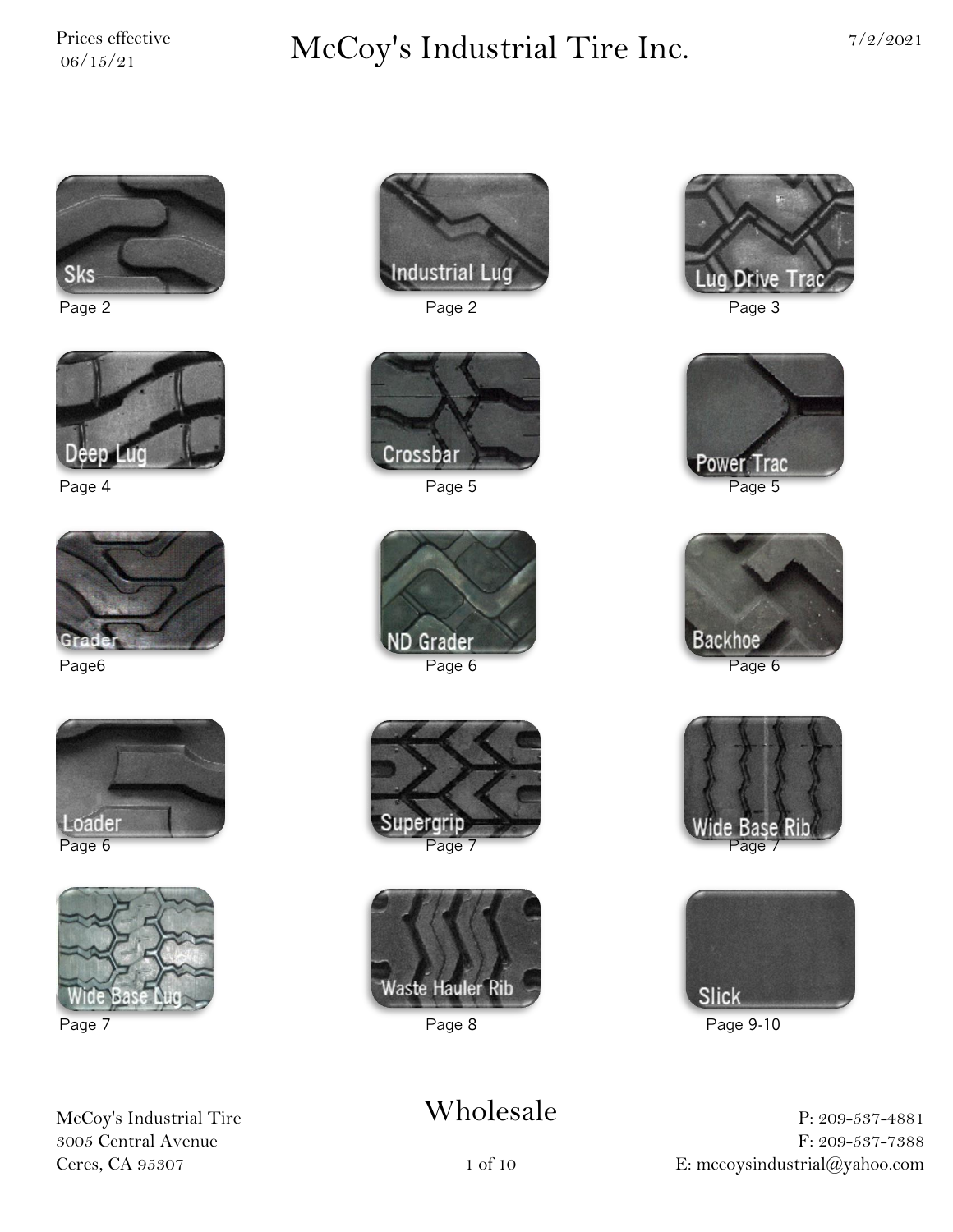# $\frac{\text{Price} \ \text{effective}}{06/15/21}$  McCoy's Industrial Tire Inc.

| Tire Size        | Tread # | Pneumatic  | Filled     | Solid      |                    |
|------------------|---------|------------|------------|------------|--------------------|
| $10.5/80-18$     | 9       | 163.12     | 192.48     | <b>XXX</b> |                    |
| $10.5 - 20$      | 9       | 180.50     | 212.99     | <b>XXX</b> |                    |
| $10-16.5$        | 9       | 138.35     | 163.25     | 179.58     |                    |
| $11L-15$         | 9       | 159.37     | 188.06     | XXX        |                    |
| $11L-16$         | 9       | 161.35     | 190.39     | XXX        |                    |
| $12.4 - 16$      | 10.5    | 216.93     | 255.98     | <b>XXX</b> |                    |
| $12.5/80-18$     | 10.5    | 228.96     | 270.17     | XXX        |                    |
| 12.5-20          | 10.5    | 253.79     | 299.47     | <b>XXX</b> | <b>SKS</b>         |
| $12 - 16.5$      | 10.5    | 191.62     | 226.11     | <b>XXX</b> |                    |
| $14.5/75 - 16.1$ | 10.5    | 212.27     | 250.47     | <b>XXX</b> | # 9                |
| 250-15           | 9       | 140.83     | 166.18     | 182.80     | Base Width         |
| $26 - 12 - 12$   | 10.5    | 146.42     | 172.78     | XXX        | Tread Depth        |
| 27-10.5-15       | 9       | 130.88     | 154.44     | <b>XXX</b> |                    |
| 27-10-12         | 9       | 123.60     | 145.85     | XXX        | #10.5              |
| $27 - 8.5 - 15$  | 9       | 122.00     | 143.96     | XXX        | Base Width         |
| $30 - 10 - 16$   | 9       | <b>XXX</b> | XXX        | 173.50     | <b>Tread Depth</b> |
| $31 - 10 - 20$   | 9       | <b>XXX</b> | <b>XXX</b> | 188.89     |                    |
| 31.5-13-16.5     | 10.5    | 190.34     | 224.60     | 247.06     |                    |
| 33-12-20         | 10.5    | XXX        | <b>XXX</b> | 245.67     |                    |
| 700-12           | 9       | 126.75     | 149.56     | 164.52     |                    |
| 700-15           | 9       | 140.83     | 166.18     | 182.80     |                    |
| 825-15           | 9       | 158.44     | 186.95     | 205.65     |                    |
|                  |         |            |            |            |                    |



Base Width 8¾" Tread Depth 25/32

Base Width  $10\frac{1}{2}$ " Tread Depth 26/32

| Tire Size     | Tread #        | Pneumatic | Filled | Solid  |             |
|---------------|----------------|-----------|--------|--------|-------------|
| $18 - 7 - 8$  | 4              | 69.88     | 82.46  | 90.70  |             |
| $21 - 8 - 9$  | 6              | 90.05     | 106.26 | 116.89 |             |
| $23 - 9 - 10$ | $\tau$         | 111.33    | 131.37 | 144.51 |             |
| 28-9-15       | $\overline{7}$ | 137.96    | 162.79 | 179.07 |             |
| 570-12        | 3              | 82.00     | 96.76  | 106.43 |             |
| 600-9         | 3              | 78.26     | 92.35  | 101.58 |             |
| 650-10        | 3              | 84.49     | 99.69  | 109.66 |             |
| 650-10        | $\overline{4}$ | 92.20     | 108.80 | 119.68 | Industria   |
| 650-10        | 6              | 101.85    | 120.18 | 132.20 |             |
| 650-16        | 4              | 116.47    | 137.43 | 151.17 | #3          |
| 700-12        | $\overline{4}$ | 104.82    | 123.69 | 136.06 | Base Width  |
| 700-15        | $\overline{4}$ | 116.47    | 137.43 | 151.17 | Tread Deptl |
| 700-15        | 6              | 128.65    | 151.81 | 166.99 |             |
| 750-10        | 6              | 111.50    | 131.56 | 144.72 | #4          |
| 750-15        | 6              | 132.94    | 156.87 | 172.55 | Base Width  |
| 750-16        | 6              | 142.42    | 168.06 | 184.87 | Tread Deptl |
| 825-15        | 6              | 144.73    | 170.78 | 187.86 |             |
| 825-15        | $\overline{7}$ | 163.37    | 192.78 | 212.05 | #6          |
| 825-20        | $\overline{7}$ | 183.94    | 217.05 | 238.76 | Base Wid    |
|               |                |           |        |        |             |



Industrial Lug

Base Width  $5$  9/16" Tread Depth 24/32

Base Width 6 3/8" Tread Depth 24/32

Base Width 7" Tread Depth 24/32

#7 Base Width 7 5/8" Tread Depth 24/32

P: 209-537-4881 F: 209-537-7388 E: mccoysindustrial@yahoo.com

McCoy's Industrial Tire 3005 Central Avenue Ceres, CA 95307

# Wholesale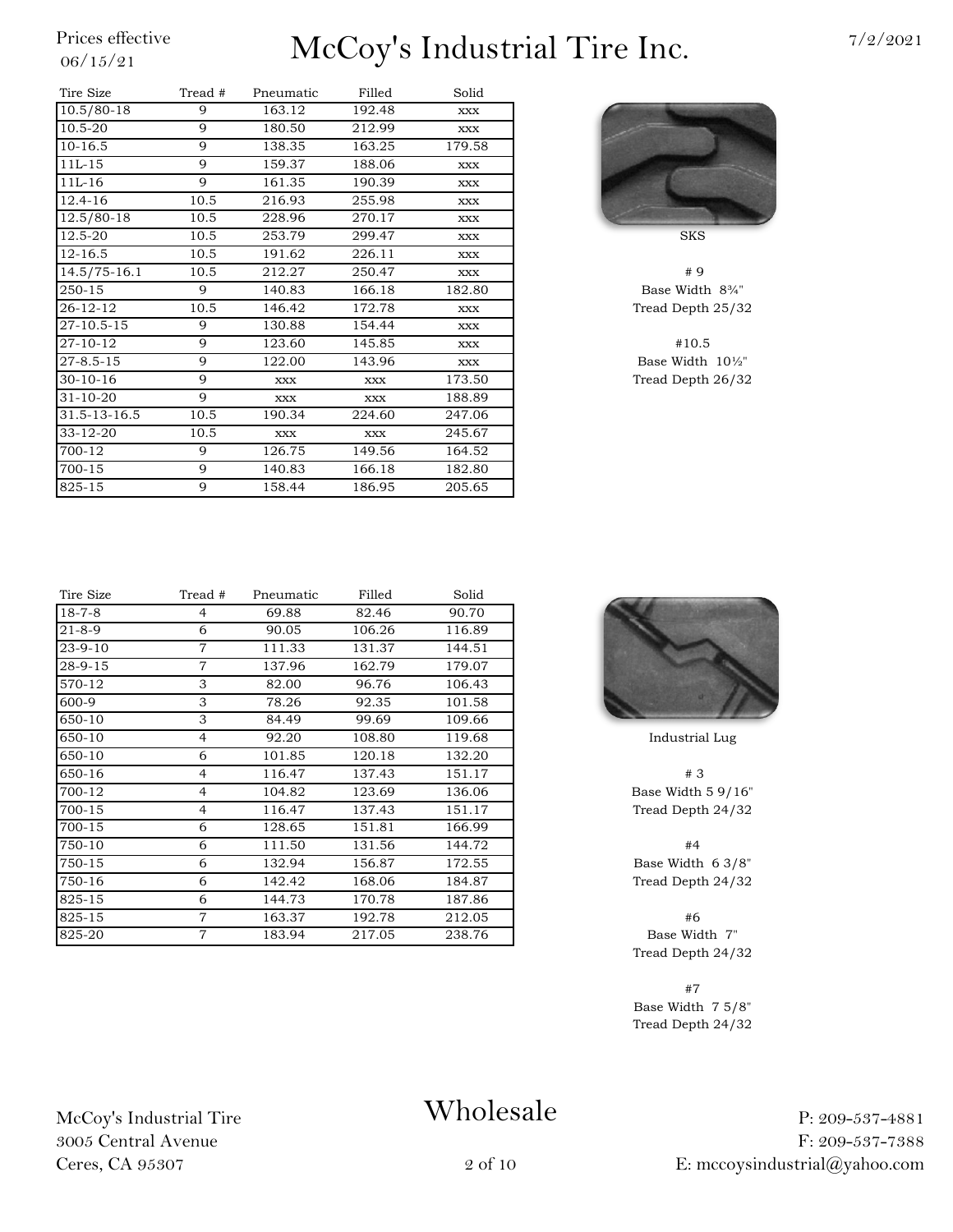| Tire Size      | Tread # | Pneumatic  | Filled     | Solid      |                    |
|----------------|---------|------------|------------|------------|--------------------|
| 1000-20        | 9       | 215.46     | 254.24     | 279.67     |                    |
| 1000-20        | 10      | 300.98     | 355.16     | 390.68     |                    |
| $10-16.5$      | 10      | 217.34     | 256.46     | <b>XXX</b> |                    |
| 1100-20        | 9       | 217.97     | 257.20     | 282.92     |                    |
| 1100-20        | 10      | 304.48     | 359.29     | 395.22     |                    |
| 1100-20        | 12      | 361.49     | 426.56     | 469.21     |                    |
| 1200-20        | 10      | 316.73     | 373.74     | 411.12     |                    |
| 1200-20        | 12      | 376.03     | 443.72     | 488.09     | Lug Drive          |
| $12 - 16.5$    | 12      | 277.64     | 327.62     | 360.38     |                    |
| $12 - 16.5$    | 13      | 287.43     | 339.16     | 373.08     | #9                 |
| 1300-24        | 13      | 436.95     | 515.60     | 567.16     | <b>Base Widt</b>   |
| 1400-20        | 13      | 412.94     | 487.28     | 536.00     | Tread Deptl        |
| 1400-24        | 13      | 464.39     | 547.98     | 602.78     |                    |
| 14-17.5        | 13      | 323.39     | 381.60     | <b>XXX</b> | #10                |
| 15.5-25        | 13      | 447.36     | 527.88     | XXX        | <b>Base Width</b>  |
| 15.5-25        | 16      | 528.33     | 623.43     | XXX        | <b>Tread Deptl</b> |
| 15-19.5        | 13      | 357.97     | 422.41     | 464.65     |                    |
| 16-22.5        | 16      | 453.25     | 534.83     | 588.31     | #12                |
| 17.5-25        | 16      | 558.81     | 659.40     | 725.34     | Base Width         |
| 19.5L-24       | 16      | 542.45     | 640.09     | 704.10     | Tread Deptl        |
| 20.5-25        | 16      | 652.97     | 770.51     | 847.56     |                    |
| $300 - 15$     | 10      | 249.04     | 293.87     | 323.25     | #13                |
| $31 - 10 - 20$ | 10      | XXX        | XXX        | 281.65     | <b>Base Widtl</b>  |
| $33 - 10 - 20$ | 10      | <b>XXX</b> | <b>XXX</b> | 303.55     | <b>Tread Deptl</b> |
| $33 - 12 - 20$ | 12      | XXX        | XXX        | 360.38     |                    |
| $36 - 14 - 20$ | 13      | <b>XXX</b> | XXX        | 423.54     | #16                |
| 370/75-28      | 13      | 452.29     | 533.70     | 587.07     | Base Widtl         |
| 400/75-28      | 16      | 552.35     | 651.78     | 716.95     | <b>Tread Deptl</b> |



Lug Drive Trac

Base Width  $8\frac{1}{2}$ " Tread Depth 28/32

Base Width 9 5/8" Tread Depth 35/32

Base Width  $10\frac{3}{8}$ " Tread Depth 35/32

Base Width  $12\%$ " Tread Depth 36/32

Base Width 15½" Tread Depth 32/32

McCoy's Industrial Tire 3005 Central Avenue Ceres, CA 95307

### Wholesale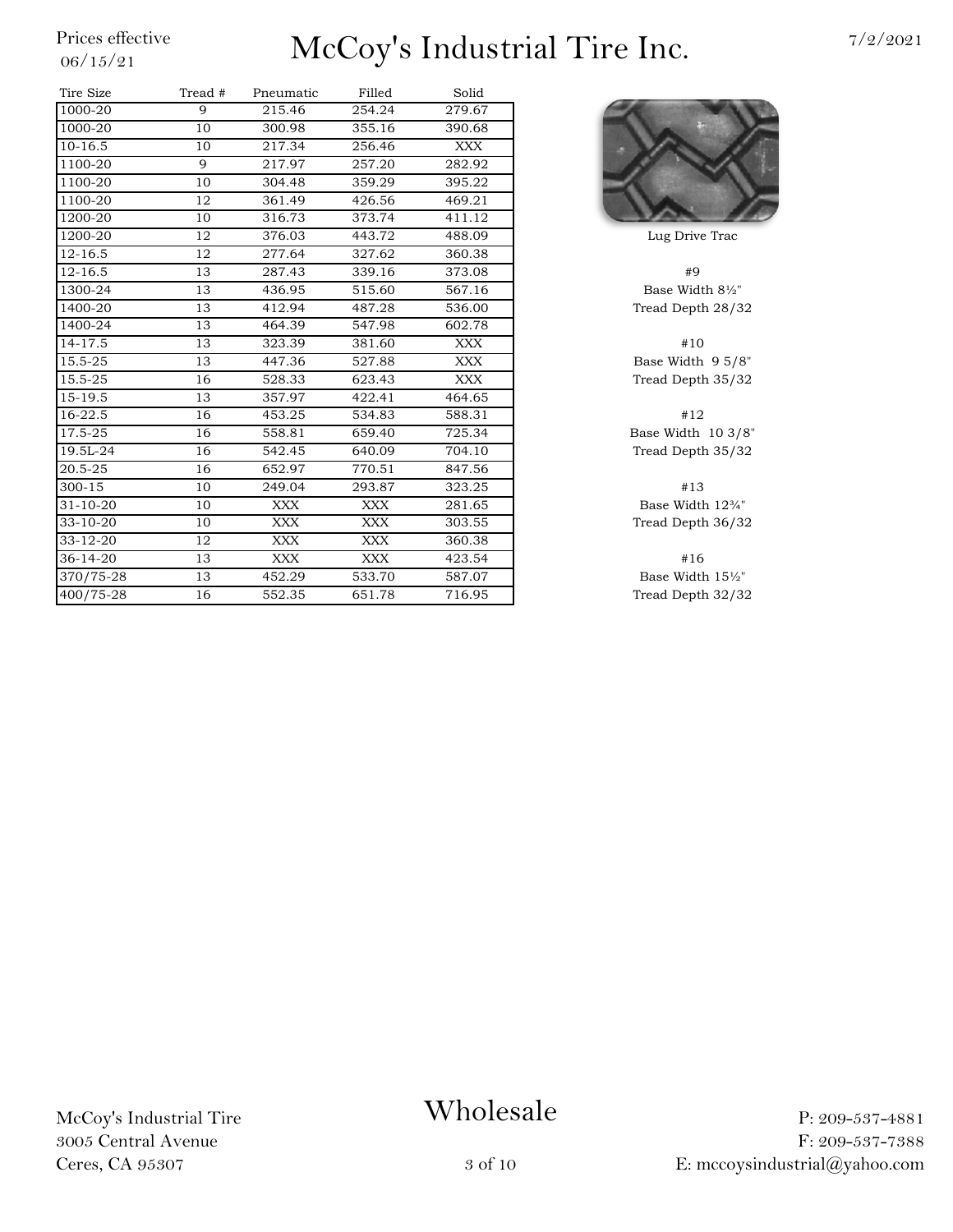| Tire Size       | Tread #        | Pneumatic    | Filled         | Solid   |                |
|-----------------|----------------|--------------|----------------|---------|----------------|
| 1000-20         | 8              | 223.51       | 263.74         | 290.12  |                |
| 1000-20         | 9              | 230.50       | 271.99         | 299.18  |                |
| 1000-20         | 10             | 281.76       | 332.47         | 365.72  |                |
| 1000-20         | 13             | 290.56       | 342.87         | 377.15  |                |
| $10 - 16.5$     | 13             | 199.15       | 234.99         | 258.49  |                |
| 1100-20         | 12             | 308.51       | 364.04         | 400.44  |                |
| 1200-20         | 13             | 290.22       | 342.46         | 376.71  |                |
| 1200-20         | 15             | 352.31       | 415.73         | 457.30  | Deep Lug       |
| $12 - 16.5$     | 15             | 260.13       | 306.95         | 337.64  |                |
| 12-5-80-18      | 13             | 256.04       | 302.12         | 332.33  | #6             |
| 12.5-80-18      | 15             | 310.81       | 366.76         | 403.43  | Base Width     |
| 1300-24         | 15             | 395.45       | 466.63         | 513.29  | Tread Depth 2  |
| 1300-24         | 16             | 507.42       | 598.76         | 658.63  |                |
| 1400-24         | 15             | 420.28       | 495.93         | 545.53  | #7             |
| 1400-24         | 16             | 539.29       | 636.37         | 700.00  | Base Width 7   |
| 1400-25         | 16             | 549.28       | 648.15         | 712.97  | Tread Depth 2  |
| 14-17.5         | 16             | 375.55       | 443.15         | 487.46  |                |
| 15-19.5         | 16             | 437.98       | 516.82         | 568.50  | #8             |
| 15.5-25         | 16             | 519.51       | 613.02         | XXX     | Base Width 7 1 |
| 17.5-25         | 16             | 549.48       | 648.39         | XXX     | Tread Depth 2  |
| 17.5-25         | 17             | 846.94       | 999.39         | XXX     |                |
| 20.5-25         | 17             | 939.33       | 1108.41        | 1219.25 | #9             |
| $21 - 8 - 9$    | 6              | 92.81        | 109.52         | 120.47  | Base Width 8   |
| 23-10-12        | 9              | 127.20       | 150.09         | 165.10  | Tread Depth 2  |
| $23 - 9 - 10$   | 7              | 112.08       | 132.25         | 145.48  |                |
| 250-15          | $\overline{7}$ | 138.76       | 163.73         | 180.11  | #10            |
| 250-15          | 8              | 148.01       | 174.65         | 192.12  | Base Width 8   |
| 250-15          | 9              | 152.63       | 180.11         | 198.12  | Tread Depth 3  |
| 27-10-12        | 9              | 141.14       | 166.54         | 183.19  |                |
| $27 - 8.5 - 15$ | $\overline{7}$ | 133.42       | 157.44         | 173.18  | #13            |
| 28-12.50-15     | 15             | 229.68       | 271.03         | 298.13  | Base Width 9   |
| 28-9-15         | 8              | 140.61       | 165.92         | 182.51  | Tread Depth 3  |
| 28-9-15         | 9              | 145.00       | 171.10         | 188.21  |                |
| 300-15          | 13             | 228.19       | 269.27         | 296.20  | #15            |
| 300-15          | 15             | 277.01       | 326.88         | 359.57  | Base Width     |
| $31 - 6 - 10$   | 13             | <b>XXX</b>   | <b>XXX</b>     | 271.90  | Tread Depth 3  |
| $31 - 10 - 20$  | 13             | XXX          | XXX            | 271.90  |                |
| $33-6-11$       | $15\,$         | $\bold{XXX}$ | $\mathbf{XXX}$ | 351.37  | #16            |
| 33-12-20        | 15             | XXX          | XXX            | 351.37  | Base Width 1   |
| 33x15.5x16.5    | 16             | 347.35       | 409.88         | 450.86  | Tread Depth 4  |
| 355-65-15       | 15             | 264.72       | 312.37         | 343.61  |                |
| 570-12          | 6              | 99.51        | 117.42         | 129.16  | #17            |
| 600-9           | 6              | 94.97        | 112.07         | 123.27  | Base Width1    |
| 650-10          | 6              | 102.53       | 120.98         | 133.08  | Tread Depth 4  |
| 700-12          | 6              | 116.56       | 137.54         | 151.29  |                |
| 700-15          | 6              | 129.51       | 152.82         | 168.10  |                |
| 750-15          | 6              | 133.82       | 157.91         | 173.70  |                |
| 750-16          | 6              | 150.09       | 177.11         | 194.82  |                |
| 825-15          | $\overline{7}$ | 156.10       | 184.20         | 202.62  |                |
| 825-15          | 8              | 166.51       | 196.48         | 216.13  |                |
| 825-20          | 8              | 187.48       | 221.22         | 243.35  |                |
| 900-20          | 9              | 208.60       | 246.15         | 270.76  |                |



Base Width 7" Tread Depth 28/32

Base Width 7 5/8" Tread Depth 28/32

Base Width 7 15/16" Tread Depth 28/32

Base Width  $8\frac{1}{2}$ " Tread Depth 28/32

Base Width 8 7/8" Tread Depth 32/32

Base Width 9 5/8" Tread Depth 32/32

Base Width 11" Tread Depth 32/32

Base Width 12½" Tread Depth 40/32

Base Width16¾" Tread Depth 40/32

McCoy's Industrial Tire 3005 Central Avenue Ceres, CA 95307

# Wholesale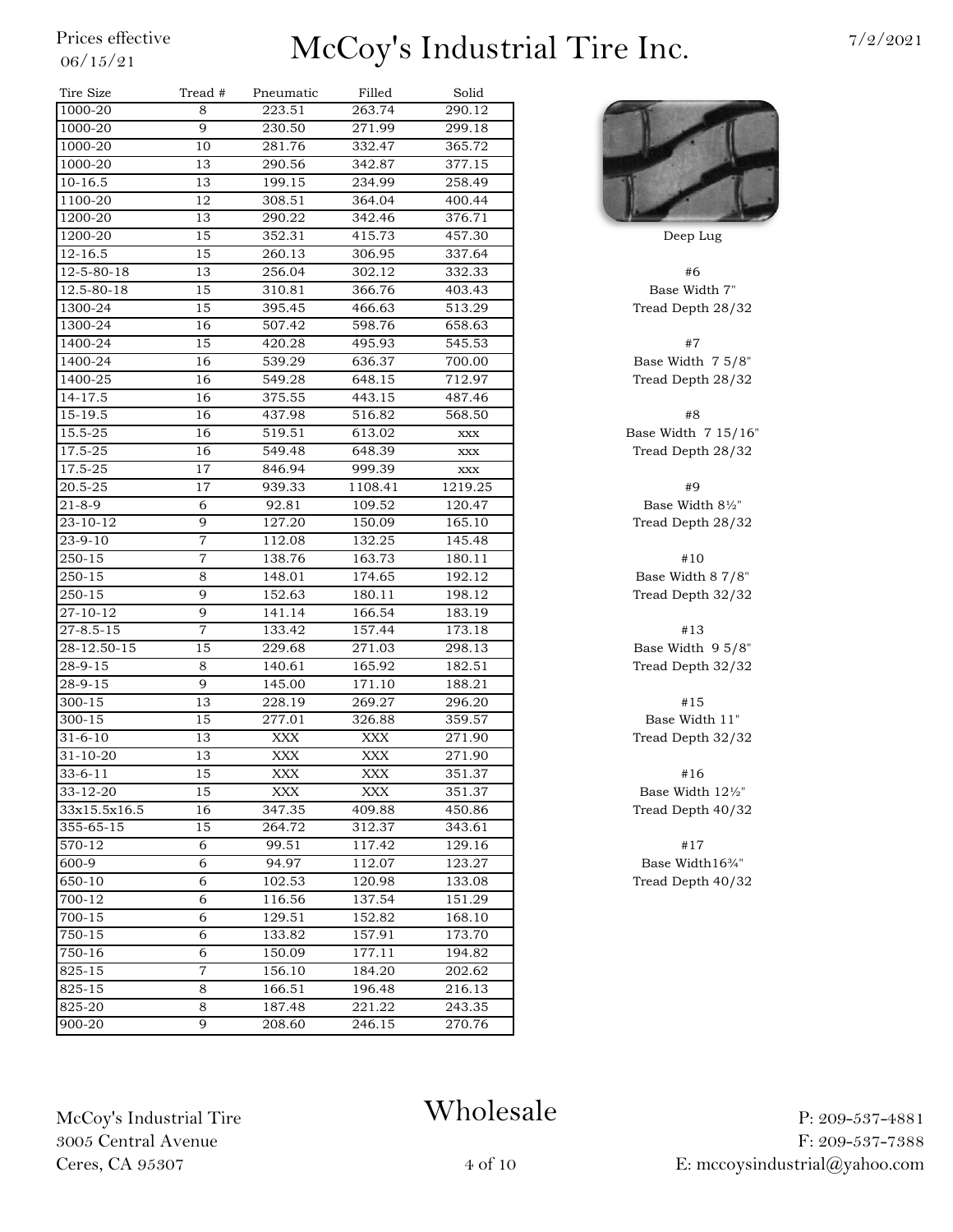| Tire Size      | Tread #        | Pneumatic | Filled | Solid  |                   |
|----------------|----------------|-----------|--------|--------|-------------------|
| 1000-20        | 9              | 181.60    | 214.29 | 235.72 |                   |
| 1200-20        | 9              | 191.11    | 225.50 | 248.05 |                   |
| $18 - 7 - 8$   | 5              | 59.39     | 70.08  | 77.09  |                   |
| 200-50-10      | 6              | 61.40     | 72.45  | 79.70  |                   |
| $21 - 8 - 9$   | 6              | 73.34     | 86.54  | 95.19  |                   |
| $23 - 10 - 12$ | 9              | 105.58    | 124.59 | 137.05 |                   |
| 23-7.5-12      | $\overline{7}$ | 82.94     | 97.87  | 107.66 |                   |
| $23 - 9 - 10$  | 9              | 97.14     | 114.62 | 126.08 | Crossbar          |
| $24 - 9 - 15$  | 9              | 120.36    | 142.03 | 156.23 |                   |
| 250-15         | 9              | 126.70    | 149.51 | 164.46 | #1                |
| 27-10-12       | 9              | 117.20    | 138.29 | 152.12 | Base Width 5      |
| 28-9-15        | 8              | 111.11    | 131.10 | 144.22 | Tread Depth 1     |
| $400 - 8$      | $\mathbf{1}$   | 32.38     | 38.21  | 42.03  |                   |
| $500 - 8$      | $\mathbf{1}$   | 36.24     | 42.77  | 47.04  | #3                |
| 570-12         | 1              | 44.56     | 52.58  | 57.83  | <b>Base Width</b> |
| 600-9          | 1              | 42.53     | 50.18  | 55.20  | Tread Depth 1     |
| 650-10         | 5              | 75.23     | 88.77  | 97.65  |                   |
| 700-12         | 3              | 65.79     | 77.63  | 85.39  | #5                |
| $700 - 15$     | 6              | 102.33    | 120.75 | 132.83 | Base Width 6      |
| 750-10         | 6              | 88.69     | 104.65 | 115.12 | Tread Depth1      |
| 750-15         | $\overline{7}$ | 110.78    | 130.72 | 143.79 |                   |
| 750-16         | $\overline{7}$ | 116.14    | 137.05 | 150.75 | #6                |
| 825-15         | $\overline{7}$ | 120.61    | 142.32 | 156.55 | <b>Base Width</b> |
| 825-15         | 8              | 131.57    | 155.26 | 170.78 | Tread Depth 1     |
| 825-20         | 8              | 148.14    | 174.81 | 192.29 |                   |
| 900-20         | 9              | 173.16    | 204.32 | 224.76 | #7                |

| Tire Size | Tread # | Pneumatic  | Filled | Solid  |                |
|-----------|---------|------------|--------|--------|----------------|
| $23-9-10$ | 7       | XXX        | 192.12 | 211.33 |                |
| 28-9-15   | 7       | XXX        | 240.36 | 264.39 |                |
| 600-9     | 3       | XXX        | 113.27 | 124.59 |                |
| 600-9     | 4       | <b>XXX</b> | 139.58 | 153.53 |                |
| 650-10    | З       | <b>XXX</b> | 122.28 | 134.51 |                |
| 650-10    | 4       | <b>XXX</b> | 143.02 | 157.32 |                |
| 700-12    | 4       | XXX        | 162.59 | 178.85 |                |
| 750-10    | 3       | XXX        | 133.86 | 147.25 | PowerTrac      |
| 750-10    | 4       | XXX        | 156.57 | 172.22 |                |
| 750-15    | 7       | XXX        | 261.44 | 287.59 | #3             |
| 825-15    | 7       | <b>XXX</b> | 284.64 | 313.10 | Base Width 5 9 |

Base Width  $5$   $1/16"$ Tread Depth 14/32

Base Width 6" Tread Depth 13/32

Base Width  $67/16"$ Tread Depth17/32

Base Width 7" Tread Depth 18/32

Base Width 7 9/16" Tread Depth 19/32

#9 Base Width 8 5/8" Tread Depth 20/32



Base Width  $59/16"$ Tread Depth 36/32

#4 Base Width 6 3/8" Tread Depth 36/32

#7 Base Width 7 5/8" Tread Depth 36/32

> P: 209-537-4881 F: 209-537-7388 E: mccoysindustrial@yahoo.com

### McCoy's Industrial Tire 3005 Central Avenue Ceres, CA 95307

## Wholesale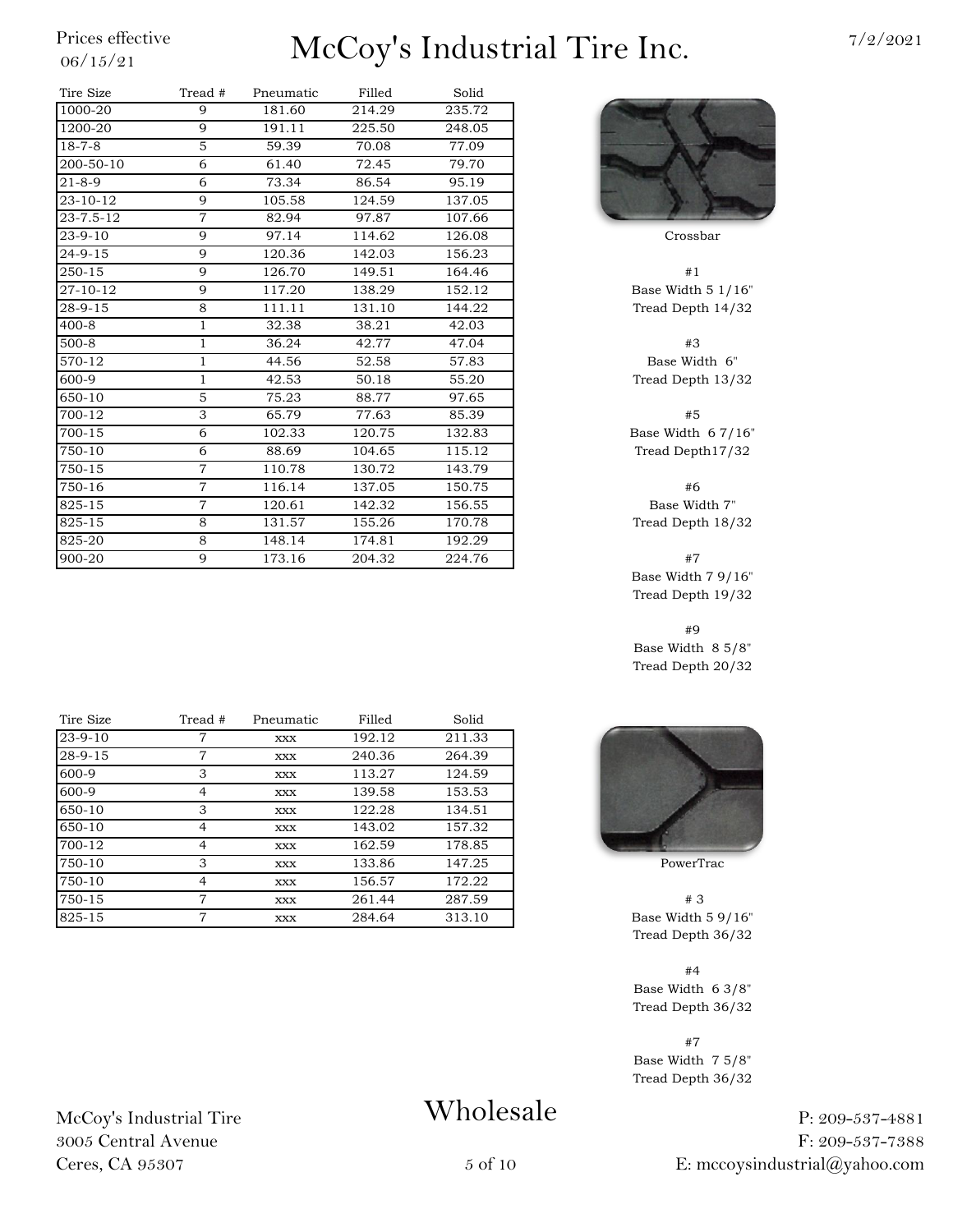| Tire Size      | Tread # | Pneumatic | Filled | Solid      |             |
|----------------|---------|-----------|--------|------------|-------------|
| 12.5-80-18     | 12      | 275.59    | 325.19 | XXX        |             |
| 1300-24        | 12      | 332.80    | 392.70 | XXX        |             |
| 14.5-20        | 12      | 305.48    | 360.47 | XXX        |             |
| 14.9-24        | 12      | 347.59    | 410.16 | XXX        |             |
| 1400-20        | 12      | 331.37    | 391.01 | XXX        |             |
| 1400-24        | 12      | 353.70    | 417.37 | XXX        |             |
| 15.5-25        | 12      | 358.98    | 423.60 | XXX        |             |
| $15.5 - 15$    | 12      | 214.01    | 252.53 | XXX        | Directional |
| 15-19.5        | 12      | 287.25    | 338.96 | XXX        |             |
| $15-22.5$      | 12      | 299.75    | 353.71 | XXX        | #12         |
| 33-15.5-16.5   | 12      | 227.95    | 268.99 | XXX        | Base Wid    |
| $36 - 14 - 20$ | 12      | 248.53    | 293.26 | <b>XXX</b> | Tread Deptl |

| Tire Size    | Tread # | Pneumatic | Filled | Solid |               |
|--------------|---------|-----------|--------|-------|---------------|
| 1300-24      | 12      | 335.78    | 396.22 | XXX   |               |
| 14.5-20      | 12      | 292.54    | 345.20 | XXX   |               |
| 14.9-24      | 13      | 359.86    | 424.63 | XXX   |               |
| 1400-24      | 13      | 385.80    | 455.25 | XXX   |               |
| 14-17.5      | 12      | 248.51    | 293.24 | XXX   |               |
| 15.5-25      | 13      | 371.65    | 438.55 | XXX   |               |
| 15-19.5      | 13      | 297.39    | 350.92 | XXX   |               |
| 15-22.5      | 13      | 310.33    | 366.19 | XXX   | Non Direction |
| 16.9-24      | 12      | 351.65    | 414.94 | XXX   |               |
| 16.9-28      | 13      | 408.60    | 482.15 | XXX   | #12           |
| 33-15.5-16.5 | 13      | 236.00    | 278.48 | XXX   | Base Width    |

| Tire Size   | Tread # | Pneumatic | Filled | Solid      |         |
|-------------|---------|-----------|--------|------------|---------|
| $14.9 - 24$ | 18      | 447.14    | 527.62 | <b>XXX</b> |         |
| 15.5-25     | 18      | 461.79    | 544.91 | <b>XXX</b> |         |
| 15-625      | 18      | 392.96    | 463.70 | <b>XXX</b> |         |
| 16.5/80-24  | 18      | 508.33    | 599.83 | <b>XXX</b> |         |
| $16.9 - 24$ | 18      | 497.66    | 587.24 | <b>XXX</b> |         |
| 16.9-28     | 18      | 534.90    | 631.18 | <b>XXX</b> |         |
| 17.5/65-20  | 18      | 402.32    | 474.74 | <b>XXX</b> |         |
| 17.5-25     | 18      | 488.43    | 576.35 | <b>XXX</b> | Backhoe |

| Tire Size | Tread # | Pneumatic | Filled | Solid      |
|-----------|---------|-----------|--------|------------|
| 16.9-24   | 19      | 437.09    | 515.77 | <b>XXX</b> |
| 16.9-28   | 19      | 469.80    | 554.36 | <b>XXX</b> |
| 17.5-25   | 19      | 476.18    | 561.89 | <b>XXX</b> |
| 17.5L-24  | 19      | 413.43    | 487.84 | <b>XXX</b> |
| 18.4-28   | 19      | 511.33    | 603.37 | <b>XXX</b> |
| 19.5L-24  | 19      | 438.74    | 517.71 | <b>XXX</b> |
| 20.5-25   | 19      | 528.13    | 623.19 | <b>XXX</b> |
| $21L-24$  | 19      | 460.68    | 543.60 | XXX        |
| 400-75-28 | 19      | 424.03    | 500.35 | <b>XXX</b> |

McCoy's Industrial Tire 3005 Central Avenue Ceres, CA 95307

Wholesale



Directional Grader

Base Width 12" Tread Depth 31/32



Non Directional Grader

Base Width 11 15/16" Tread Depth 32/32

#13 Base Width 12¾" Tread Depth 32/32



#18 Base Width 14 5/8" Tread Depth 35/32



#19 Base Width 16¾" Tread Depth 35/32

P: 209-537-4881 F: 209-537-7388

E: mccoysindustrial@yahoo.com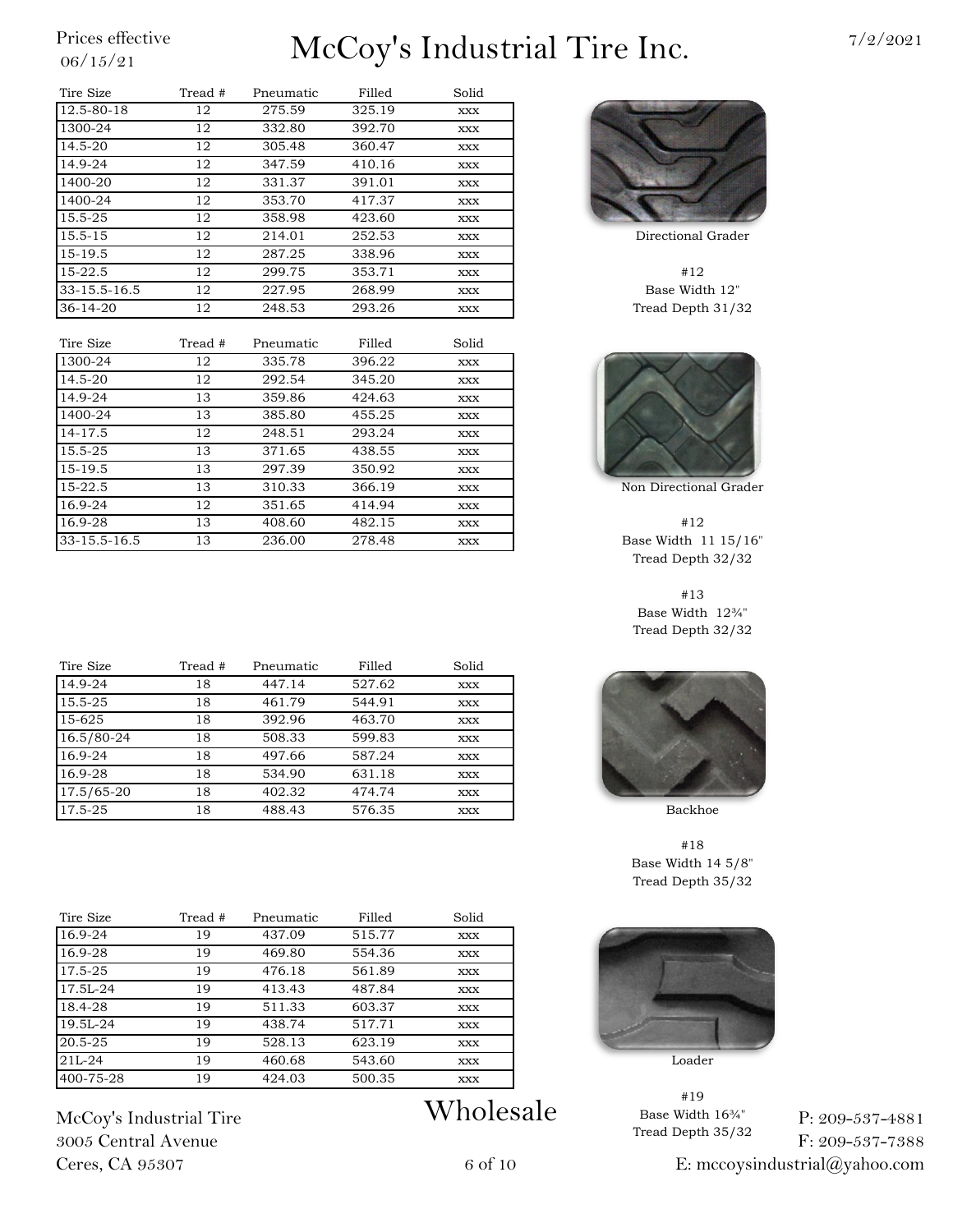# $\sum_{06/15/21}^{\text{Price} \; \text{effective}} \qquad \qquad \text{McCoy's Industrial Time Inc.} \qquad \qquad \frac{7}{2/2021}$



Super Grip

#7 Base Width 7 5/16" Tread Depth 17/32



Wide Base Rib

#11 Base Width 11¼" Tread Depth 16/32

#13 Base Width 13 1/8" Tread Depth 16/32



Wide Base Lug

#12 Base Width 12 1/8" Tread Depth21/32

#14 Base Width 13½" Tread Depth 21/32

| Tire Size  | Tread # | Pneumatic | Filled | Solid |
|------------|---------|-----------|--------|-------|
| 33-16-17.5 |         | 200.58    | 236.68 | XXX   |
| 33-16-17.5 |         | 210.52    | 248.41 | XXX   |

Tire Size Tread # Pneumatic Filled Solid 40-19-19.5 252.85 298.36 xxx

Tread #

7 (x2)

| Tire Size        | Tread # | Pneumatic | Filled | Solid  |
|------------------|---------|-----------|--------|--------|
| 1100-20          | 12      | 279.00    | 329.22 | 362.14 |
| 1200-20          | 12      | 290.22    | 342.46 | 376.71 |
| 1200-20          | 14      | 302.78    | 357.28 | 393.01 |
| 17.5/65-20       | 14      | 303.14    | 357.70 | 393.47 |
| 18-19.5          | 14      | 312.16    | 368.35 | 405.18 |
| $31 - 15.5 - 15$ | 14      | 218.54    | 257.88 | 283.67 |
| 355-65-15        | 12      | 218.07    | 257.32 | 283.05 |
| 355-65-15        | 14      | 227.50    | 268.45 | 295.30 |
| 425/65R-22.5     | 14      | 312.16    | 368.35 | 405.18 |

McCoy's Industrial Tire 3005 Central Avenue Ceres, CA 95307

### Wholesale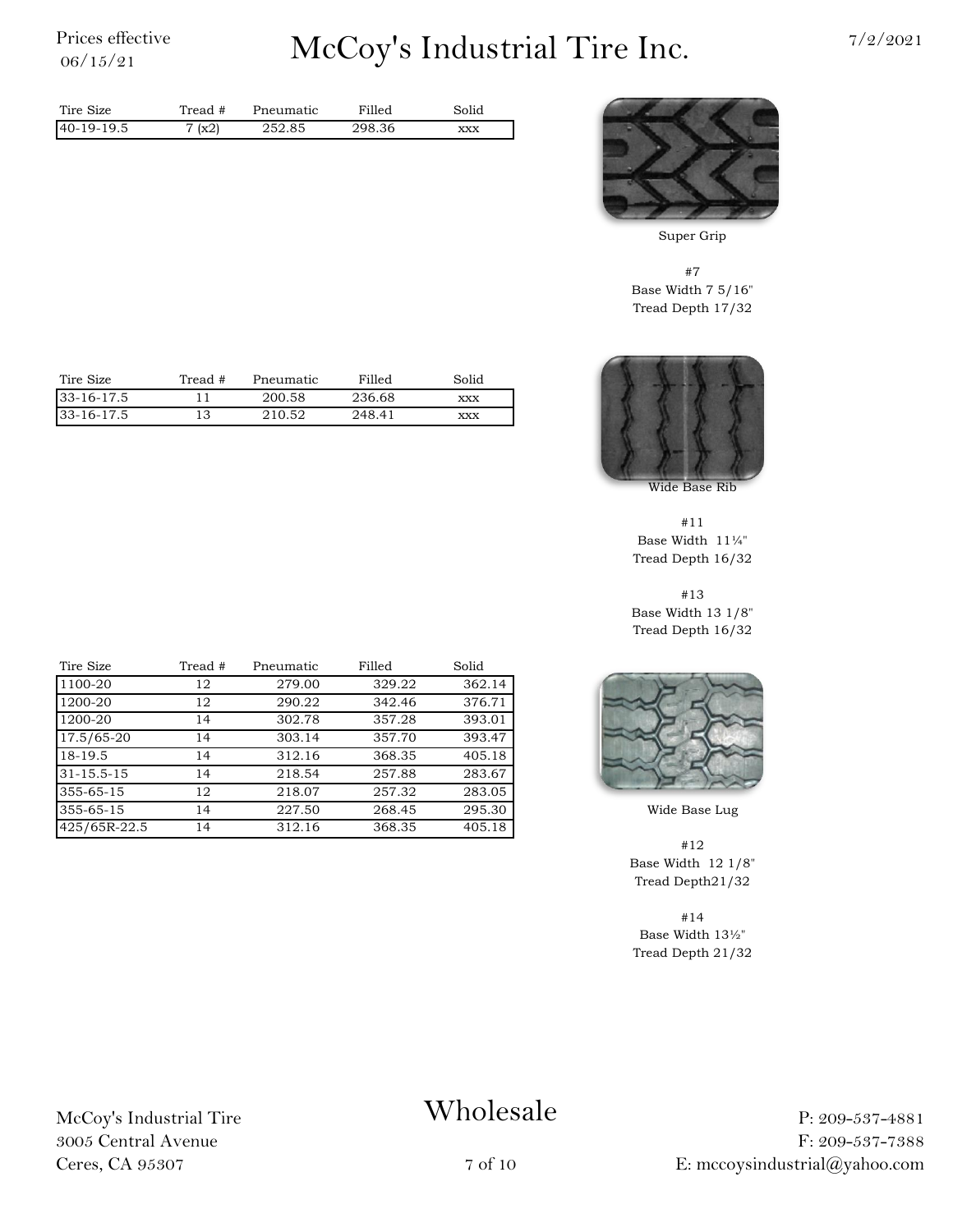| Tire Size        | Tread #        | Pneumatic | Filled | Solid          |                   |
|------------------|----------------|-----------|--------|----------------|-------------------|
| 10.5-80-18       | 9              | 212.30    | 250.51 | $\mathbf{XXX}$ |                   |
| 1000-15          | 8              | 201.07    | 237.26 | 260.99         |                   |
| 1000-20          | 8              | 229.87    | 271.25 | 298.37         |                   |
| 1000-20          | 9              | 240.66    | 283.97 | 312.37         |                   |
| 1000-22          | 8              | 240.95    | 284.32 | 312.75         |                   |
| 1000-22          | 9              | 252.25    | 297.66 | 327.43         |                   |
| $10-16.5$        | 9              | 180.06    | 212.47 | XXX            |                   |
| 10-17.5          | 7              | 143.17    | 168.94 | XXX            | Waste Haule       |
| 10-22.5          | $\overline{7}$ | 165.45    | 195.23 | XXX            |                   |
| 10-22.5          | 8              | 222.12    | 262.10 | $\mathbf{XXX}$ | #7                |
| 1100-20          | 9              | 252.25    | 297.66 | 327.43         | Base Width 7      |
| 1100-22          | 9              | 256.89    | 303.13 | 333.45         | Tread Depth       |
| $11 - 17.5$      | 8              | 201.07    | 237.26 | XXX            |                   |
| 11-22.5          | 8              | 229.87    | 271.25 | XXX            | #8                |
| 11-24.5          | 8              | 240.95    | 284.32 | XXX            | <b>Base Widtl</b> |
| 11-24.5          | 9              | 252.25    | 297.66 | XXX            | Tread Depth       |
| 11L-15 SL        | 10.5           | 204.59    | 241.42 | XXX            |                   |
| 11L-16 SL        | 10.5           | 207.13    | 244.41 | XXX            | #9                |
| $12.5 - 80 - 18$ | 11.5           | 273.64    | 322.90 | <b>XXX</b>     | Base Width &      |
| 1200-20          | 11             | 299.35    | 353.23 | 388.56         | Tread Depth       |
| $12 - 16.5$      | 11.5           | 229.02    | 270.24 | XXX            |                   |
| 12-22.5          | 9              | 247.61    | 292.19 | XXX            | #11.5             |
| 1300-24          | 12             | 362.18    | 427.37 | XXX            | Base Width        |
| 14.5-19.5        | 12             | 278.46    | 328.59 | $\mathbf{XXX}$ | Tread Depth       |
| 1400-20          | 12             | 342.28    | 403.90 | 444.28         |                   |
| 1400-24          | 13             | 410.35    | 484.22 | 532.64         | #11.75            |
| 14-17.5          | 12             | 268.05    | 316.30 | XXX            | Base Width 1      |
| 15.5-25          | 14             | 419.80    | 495.36 | XXX            | Tread Depth       |
| 15-19.5          | 13             | 316.32    | 373.26 | XXX            |                   |
| 15-22.5          | 13             | 330.08    | 389.49 | XXX            | #12               |
| 17.5-25          | 14             | 444.02    | 523.94 | XXX            | Base Width 1      |
| $23 - 8.5 - 12$  | $\overline{7}$ | 95.76     | 113.00 | <b>XXX</b>     | Tread Depth       |
| $26 - 12 - 12$   | 11.5           | 175.00    | 206.50 | XXX            |                   |
| $26 - 12 - 16.5$ | 11.5           | 178.22    | 210.30 | XXX            |                   |
| 27-10-12         | 8              | 153.65    | 181.31 | 199.44         | #13               |
| $27 - 8.5 - 15$  | 7              | 112.97    | 133.30 | XXX            | Base Width        |
| 29-12.5-15       | 11.5           | 198.79    | 234.57 | XXX            | Tread Depth       |
| 31.5-13-16.5     | 11.5           | 216.06    | 254.95 | XXX            |                   |
| $31 - 10.5 - 15$ | 9              | 179.77    | 212.13 | XXX            | #14               |
| 31-15.5-15       | 13             | 236.04    | 278.53 | XXX            | Base Width        |
| 31-15.5-15       | 14             | 250.67    | 295.79 | XXX            | Tread Depth       |
| $320 - 80 - 18$  | 11             | 256.78    | 303.00 | XXX            |                   |
| 33-15.5-16.5     | 13             | 251.02    | 296.20 | XXX            |                   |
| 380-65-19.5      | 12             | 278.46    | 328.59 | XXX            |                   |
| 385-65-22.5      | 13             | 330.08    | 389.49 | XXX            |                   |
| 825-20           | $\overline{7}$ | 158.43    | 186.95 | 205.65         |                   |
| 900-20           | 8              | 222.12    | 262.10 | 288.31         |                   |
| $9 - 22.5$       | $\overline{7}$ | 158.43    | 186.95 | 205.65         |                   |
|                  |                |           |        |                |                   |



**Waste Hauler Rib** 

Base Width 7 11/16" Tread Depth 25/32

Base Width 8" Tread Depth 26/32

Base Width 8  $5/8$ " Tread Depth 26/32

Base Width  $10\frac{1}{2}$ " Tread Depth 26/32

Base Width  $11\frac{3}{8}$ " Tread Depth 20/32

Base Width  $11\ 7/8$ " Tread Depth 20/32

Base Width12¾" Tread Depth 20/32

Base Width 13¼" Tread Depth 20/32

McCoy's Industrial Tire 3005 Central Avenue Ceres, CA 95307

### Wholesale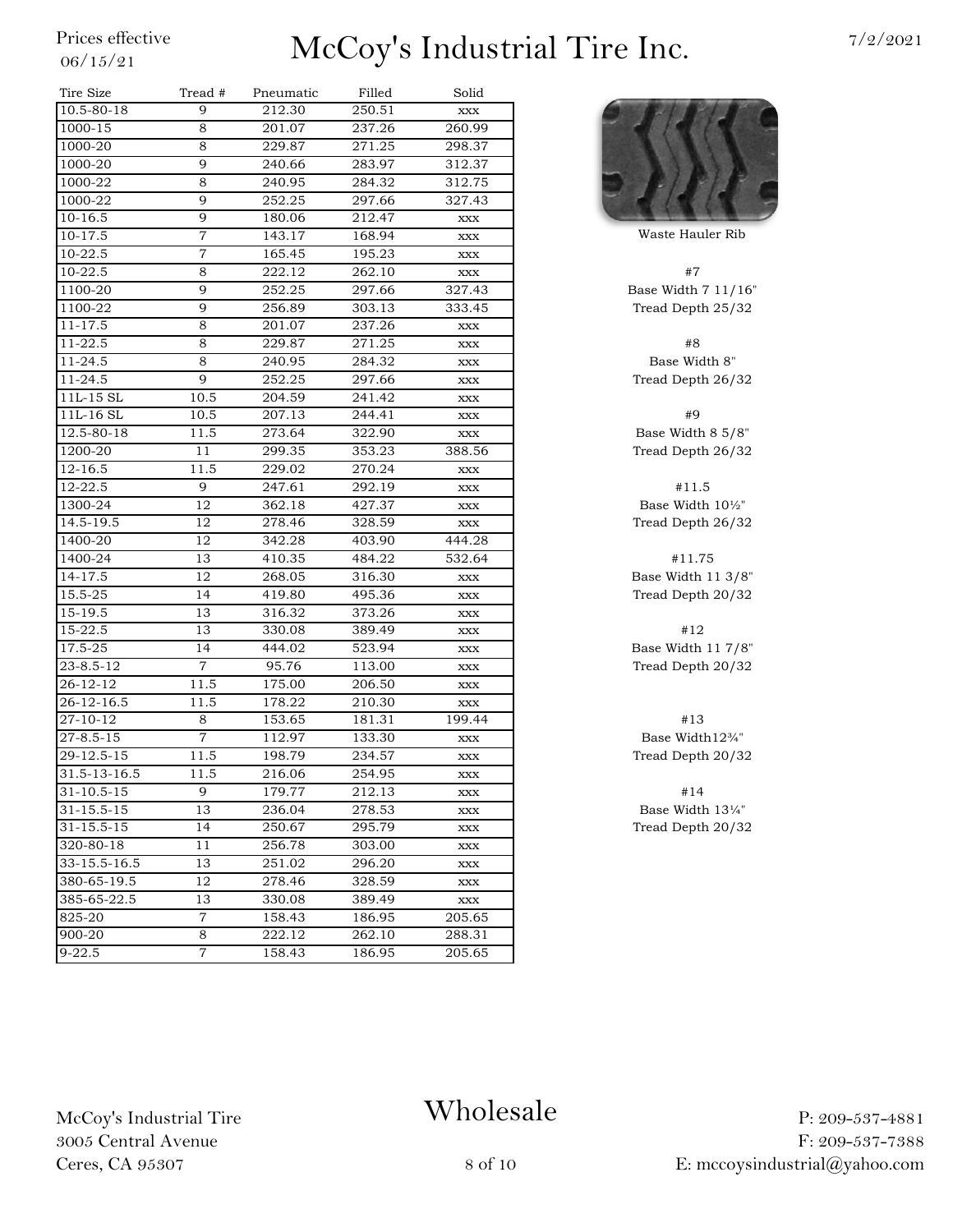| Tire Size           | BW       | TD                            | Pneumatic        | Filled           | Solid   |              |
|---------------------|----------|-------------------------------|------------------|------------------|---------|--------------|
| 1000-20             | 9        | $\frac{3}{4}$                 | 259.47           | 303.58           | 337.31  |              |
| 1000-20             | 9        | $\mathbf{1}$                  | 345.96           | 404.78           | 449.75  |              |
| 1000-20             | 10       | $\frac{3}{4}$                 | 288.30           | 337.31           | 374.79  |              |
| 1000-20             | 10       | $\mathbf{1}$                  | 384.40           | 449.75           | 499.72  |              |
| 10-16.5             | 10       | $\frac{3}{4}$                 | 208.18           | 243.57           | 270.63  |              |
| 10-16.5             | 10       | $\mathbf{1}$                  | 277.57           | 324.76           | 360.85  |              |
| 1100-20             | 10       | $\frac{3}{4}$                 | 291.65           | 341.23           | 379.15  |              |
| 1100-20             | 10       | $\mathbf{1}$                  | 388.87           | 454.98           | 505.53  | Slick        |
| 1200-20             | 11       | $\frac{3}{4}$                 | 333.73           | 390.46           | 433.84  |              |
| 1200-20             | 11       | $\mathbf{1}$                  | 444.97           | 520.61           | 578.46  |              |
| $12 - 16.5$         | 11       | $\frac{3}{4}$                 | 246.40           | 288.29           | 320.33  | $BW = Base$  |
| 12-16.5             | 11       | 1                             | 328.54           | 384.39           | 427.10  |              |
| 12-5-80-18          | 10       | $\frac{3}{4}$                 | 267.65           | 313.15           | 347.95  | $TD = Tread$ |
| 12-5-80-18          | 10       | 1                             | 356.87           | 417.54           | 463.93  |              |
| 1300-24             | 12       | $\frac{3}{4}$                 | 408.64           | 478.11           | 531.23  |              |
| 1300-24             | 12       | $\mathbf{1}$                  | 544.85           | 637.47           | 708.30  |              |
| 1400-24             | 12       | $^{3}/_{4}$                   | 434.30           | 508.13           | 564.59  |              |
| 1400-24             | 12       | $\mathbf{1}$                  | 579.07           | 677.51           | 752.79  |              |
| 1400-25             | 12       | $\frac{3}{4}$                 | 442.35           | 517.55           | 575.05  |              |
| 1400-25             | 12       | $\mathbf{1}$                  | 589.80           | 690.06           | 766.74  |              |
| 14-17.5             | 12       | $\frac{3}{4}$                 | 302.43           | 353.85           | 393.17  |              |
| 14-17.5             | 12       | $\mathbf{1}$                  | 403.25           | 471.80           | 524.22  |              |
| 15-19.5             | 12       | $\frac{3}{4}$                 | 334.78           | 391.69           | 435.21  |              |
| 15-19.5             | 12       | 1                             | 446.37           | 522.25           | 580.28  |              |
| 15.5-25             | 12       | $\frac{3}{4}$                 | 418.37           | 489.50           | 543.88  |              |
| 15.5-25             | 12       | 1                             | 557.83           | 652.66           | 725.18  |              |
| 17.5-25             | 12       | $\frac{3}{4}$                 | 442.51           | 517.74           | 575.26  |              |
| 17.5-25             | 12       | $\mathbf{1}$                  | 590.01           | 690.31           | 767.02  |              |
| 20.5-25             | 16       | $\frac{3}{4}$                 | 654.38           | 765.62           | 850.69  |              |
| 20.5-25             | 16       | $\mathbf{1}$                  | 872.50           | 1020.83          | 1134.25 |              |
| 21-8-9              | 8        | $\frac{3}{4}$                 | 115.32           | 134.93           | 149.92  |              |
| $21 - 8 - 9$        | 8        | $\mathbf{1}$                  | 153.76           | 179.90           | 199.89  |              |
| 23-10-12            | 9        | $\frac{3}{4}$                 | 150.86           | 176.50           | 196.11  |              |
| 23-10-12            | 9        | 1                             | 201.14           | 235.33           | 261.48  |              |
| $23 - 9 - 10$       | 8        | $\frac{3}{4}$                 | 123.37           | 144.34           | 160.38  |              |
| 23-9-10             | 8        | 1                             | 164.49           | 192.45           | 213.83  |              |
| 250-15              | 9        | $\frac{3}{4}$                 | 181.03           | 211.80           | 235.33  |              |
| 250-15              | 9        | $\mathbf{1}$                  | 241.37           | 282.40           | 313.78  |              |
| 27-10-12            | 9        | $\frac{3}{4}$                 | 167.39           | 195.85           | 217.61  |              |
| 27-10-12            | 9        | 1                             | 223.19           | 261.13           | 290.14  |              |
| $27 - 8.5 - 15$     | 8        | $^{3}/_{4}$                   | 146.86           | 171.83           | 190.92  |              |
| $27 - 8.5 - 15$     | 8        | $\mathbf{1}$                  | 195.81           | 229.10           | 254.56  |              |
| 28-12.50-15         | 11       | $\frac{3}{4}$                 | 217.57           | 254.55           | 282.84  |              |
| $28 - 12.50 - 15$   | 11       | $\mathbf{1}$                  | 290.09           | 339.40           | 377.12  |              |
| 28-9-15             | 8        | $\frac{3}{4}$                 | 152.87           | 178.85           | 198.73  |              |
| $28 - 9 - 15$       | 8        | $\mathbf{1}$                  | 203.82           | 238.47           | 264.97  |              |
| 300-15              | 10       | $\frac{3}{4}$                 | 226.42           | 264.91           | 294.34  |              |
| 300-15              | 10       | 1                             | 301.89           | 353.21           | 392.46  |              |
| 31-6-10             | 10       | $\frac{3}{4}$                 | 207.85           | 243.18           | 270.20  |              |
| 31-6-10             | 10       | 1                             | 277.13           | 324.24           | 360.27  |              |
| 31-10-20            | 10       | $\frac{3}{4}$                 | 207.85           | 243.18           | 270.20  |              |
| 31-10-20            | 10       | 1                             | 277.13           | 324.24           | 360.27  |              |
| 33-6-11             | 11       | $\frac{3}{4}$                 | 243.38           | 284.75           | 316.39  |              |
| 33-6-11<br>33-12-20 | 11<br>11 | $\mathbf{1}$<br>$\frac{3}{4}$ | 324.51<br>243.38 | 379.67<br>284.75 | 421.86  |              |
| 33-12-20            | 11       | $\mathbf{1}$                  | 324.51           | 379.67           | 316.39  |              |
|                     |          |                               |                  |                  | 421.86  | 1            |

 $BW = Base Width$ 

 $TD = Tread Depth$ 

McCoy's Industrial Tire 3005 Central Avenue Ceres, CA 95307

Wholesale